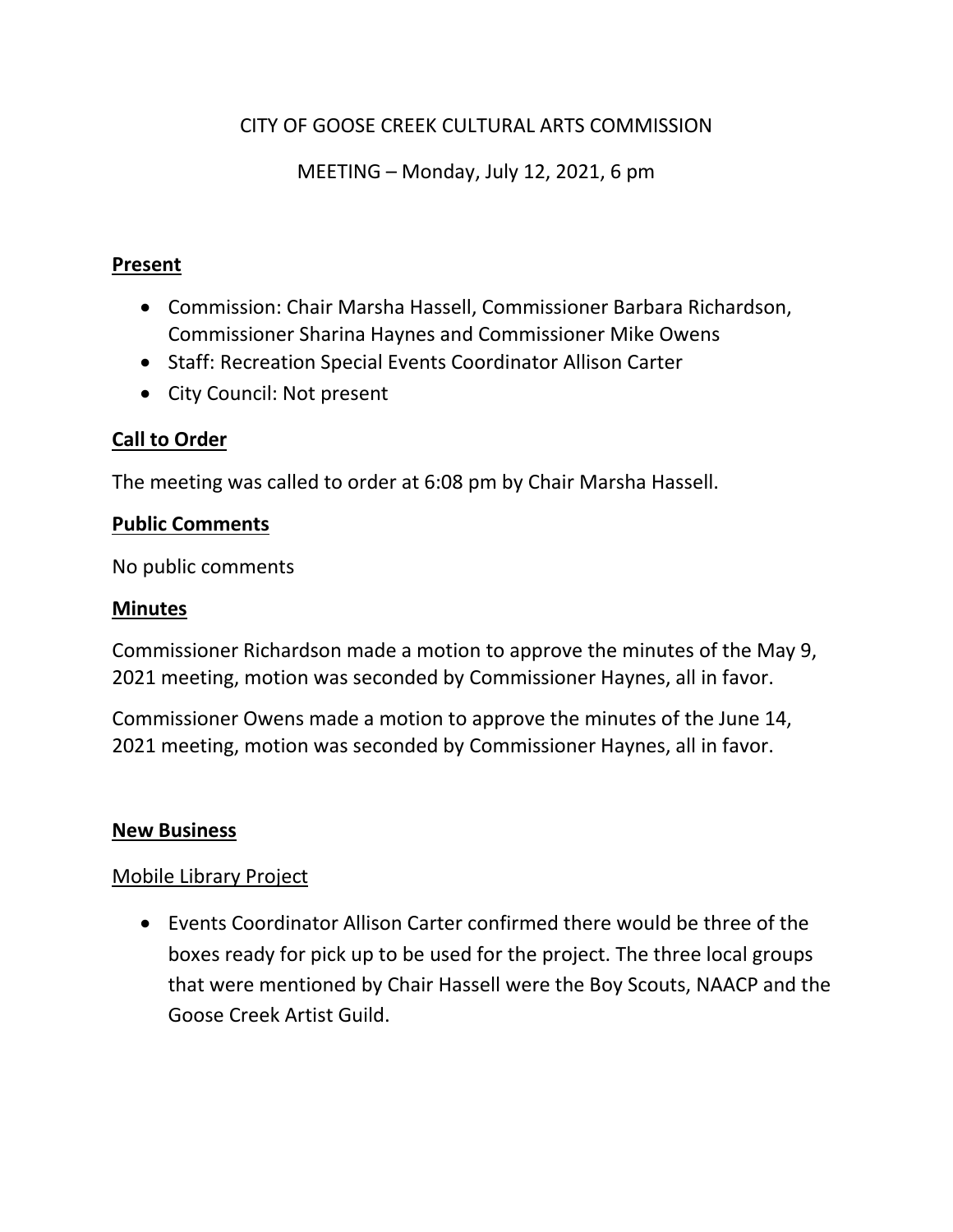- Events Coordinator Carter offered for the Commission to bring any available boxes to the upcoming Kids Fest event on Saturday, August 7 for the youth community members to decorate.
- Commissioner Richardson confirmed she would contact the Goose Creek Artist Guild to arrange pick up. Commissioner Haynes confirmed she would arrange pick up with the NAACP.

## Murals

- Commissioner Richardson reported that her former student had created a mural design. Events Coordinator presented all present with a copy of the mural application. Commissioner Haynes made a motion to approve the mural application, Commissioner Owens seconded, all in favor. Chair Hassell signed approval for the Mural application. Events Coordinator Carter confirmed she would forward the application to the officials in City Hall for further approval.
- Commissioner Richardson stated she was coordinating with the Recreation Director to get the proper equipment in place to get the mural started once final approval was confirmed. City would be providing the paint and tools needed for the project.
- Commission Richardson stated that weather permitting the mural could start as early as the week of July 19 if not the weekend prior.

### SCAC Arts Support Grant

- Chair Hassell suggested the Cultural Arts Commission apply for the Arts Support SCAC Grant for 2022-2023.
- Programming required before approval.
- Commissioner Richardson stated with the past and current projects underway that the Cultural Arts Commission probably meets the requirements for approval.
- Chair Hassell and Commissioner Richardson suggested future projects suggested to use with the grant were a sculpture garden, theatre and performance group brought to the proposed amphitheater for live performances.